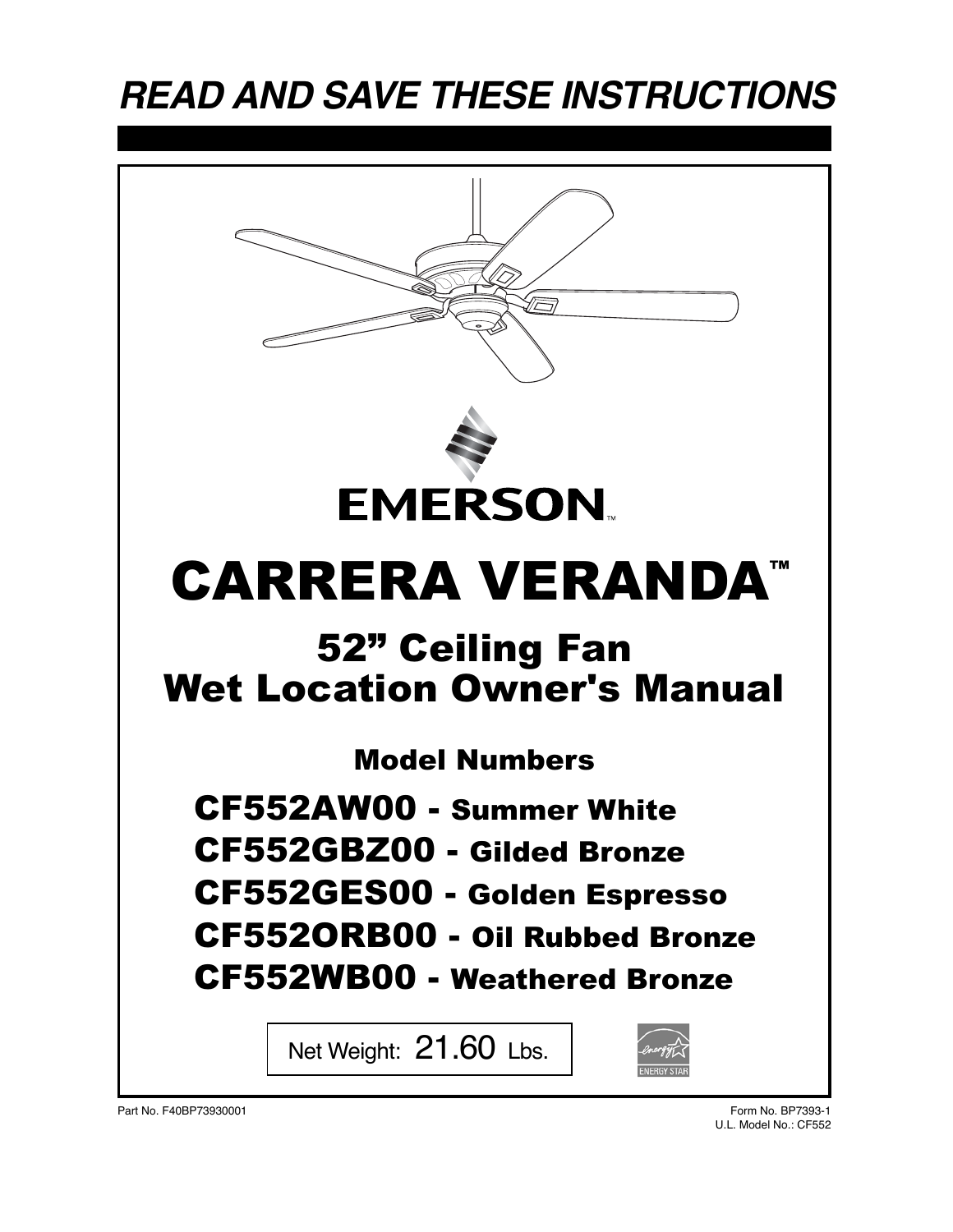# <u>a</u> Warning

WARNING: **To avoid fire, shock, and serious personal injury, follow these instructions.**

# **Safety Instructions**

- **1. Read your owner's manual carefully and keep it for future reference.**
- **2. Before servicing or cleaning unit, switch power off at service panel and lock service panel disconnecting means to prevent power from being switched on accidentally. When the service disconnecting means cannot be locked, securely fasten a warning device, such as a tag, to the service panel.**
- **3. Be careful of the fan and blades when cleaning, painting, or working near the fan. Always turn off the power to the ceiling fan before servicing.**
- **4. Do not put anything into the fan blades while they are turning.**
- **5. Do not operate reversing switch until fan blades have come to a complete stop.**

# **Additional Safety Instructions for Installation**

- **1. To avoid possible shock, be sure electricity is turned off at the fuse box before wiring, and do not operate fan without blades.**
- **2. All wiring must be in accordance with the National Electrical Codes "ANSI/NFPA 70-1999" and Local Electrical Codes. Use the National Electrical Code if Local Codes do not exist. The ceiling fan must be grounded as a precaution against possible electrical shock. Electrical installation should be made or approved by a licensed electrician.**
- **3. The outlet box and joist must be securely mounted and capable of reliably supporting at least 50 pounds. Use only U.L. outlet boxes listed as "Acceptable for Fan Support", and use the mounting screws provided with the outlet box. Most outlet boxes commonly used for support of light fixtures are not acceptable for fan support and may need to be replaced. Consult a qualified electrician if in doubt.**
- **4. The downrod furnished with the fan provides the minimum recommended floor to fan blade clearance for an 8 foot ceiling.**
- **5. The fan must be mounted with the fan blades at least 7 feet from the floor to prevent accidental contact with the fan blades.**
- **6. Follow the recommended instructions for the proper method of wiring your ceiling fan. If you do not know enough about electrical wiring, have your fan installed by a licensed electrician.**

NOTE: **This product is suitable for use in wet locations when installed in a GFCI protection branch circuit.**

WARNING: **To avoid fire, shock or injury, do not use an Emerson or any other brand of control not specifically approved for this fan.**

WARNING: **This product is designed to use only those parts supplied with this product and/or any accessories designated specifically for use with this product by Emerson Electric Co. Substitution of parts or accessories not designated for use with this product by Emerson Electric Co. could result in personal injury or property damage.**

WARNING: **To reduce the risk of personal injury, do not bend the blade flange when installing the blade flanges, balancing the blades or cleaning the fan. Do not insert foreign objects in between rotating fan blades.**

WARNING: **To reduce the risk of electrical shock, this fan must be installed with an isolating wall control/switch.**

| <b>DATE CODE:</b> |  |
|-------------------|--|
|                   |  |

The date code of this fan may be found on the box, stamped in ink on a white label.

You should record this data above and keep it in a safe place for future use.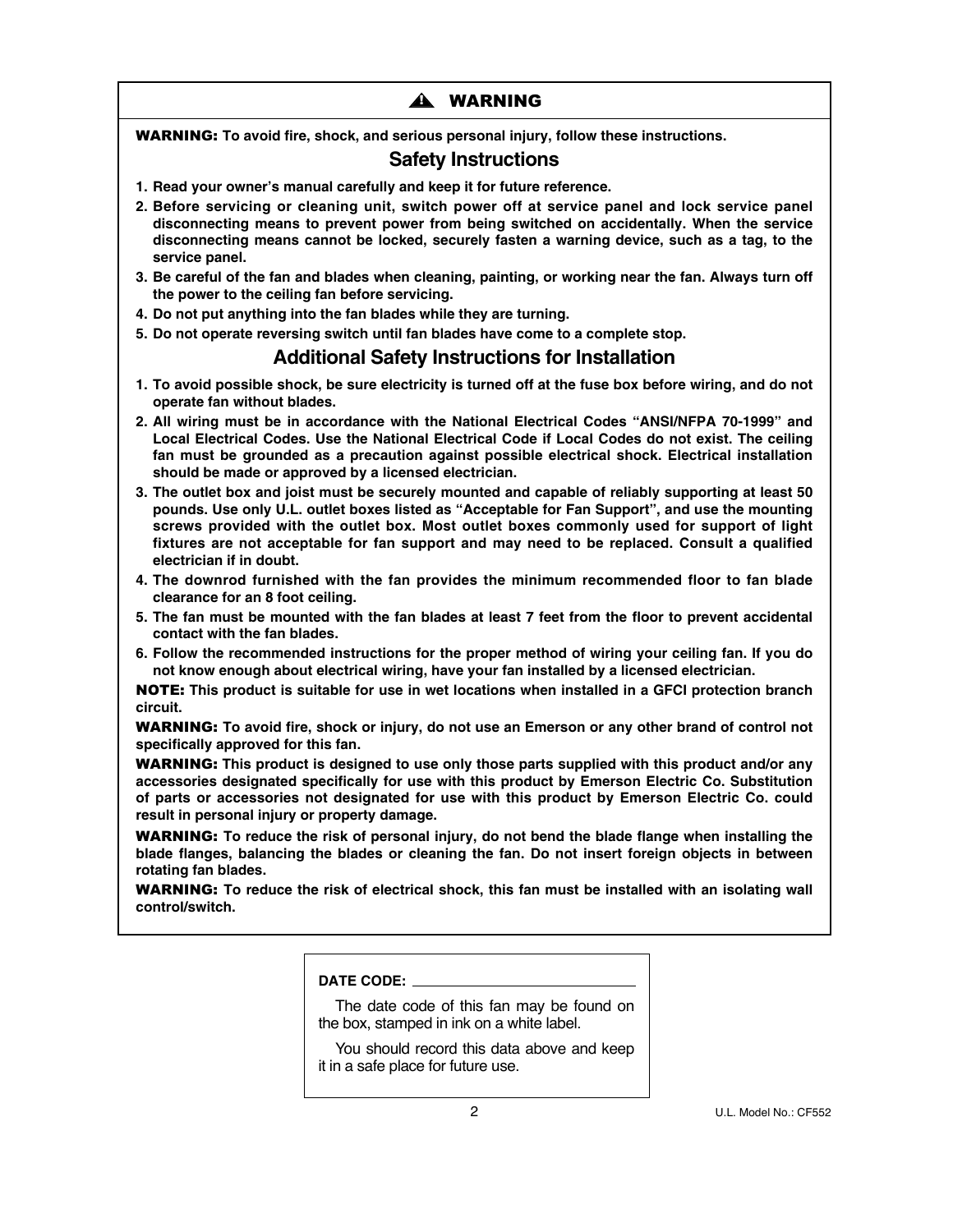# **THIS FAN IS SUITABLE FOR WET LOCATIONS SUCH AS PORCHES, PATIOS, AND DECKS. USE ONLY WITH LIGHT KITS MARKED SUITABLE FOR USE IN WET LOCATIONS.**

# **This Manual Is Designed to Make it as Easy as Possible for You to Assemble, Install, Operate and Maintain Your Ceiling Fan**

#### **Tools Needed for Assembly**

One Phillips head screwdriver One stepladder One wire stripper Three wire connectors (supplied)

#### **MATERIALS**

Wiring outlet box and box connectors must be of type required by the local code. The minimum wire would be a 3-conductor (2-wire with ground) of the following size:

| <b>Installed Wire Length</b> | Wire Size A.W.G. |
|------------------------------|------------------|
| Up to 50 ft.                 | 14               |
| $50-100$ ft.                 | 12               |

#### ! WARNING

**Before assembly your ceiling fan, refer to section on proper method of wiring your fan (page 8). If you feel you do not have enough wiring knowledge or experience, have your fan installed by a licensed electrician.**

# Unpacking Instructions

**For your convenience, check-off boxes are provided next to each step. As each step is completed, place a check mark in the box. This will insure that all steps have been completed and will be helpful in finding your place should you be interrupted.**

### **WARNING**

**Do not install or use fan if any part is damaged or missing. Call Toll-Free:**

# **1-800-654-3545**

# **WARNING**

**This product is designed to use only those parts supplied with this product and/or any accessories designated specifically for use with this product by Emerson Electric Co. Substitution of parts or accessories not designated for use with this product by Emerson Electric Co. could result in personal injury or property damage.**

**1.** Check to see that you have received the following parts:

**NOTE: If you are uncertain of part description, refer to exploded view illustration.**

- a. Fan motor assembly
- b. One switch housing assembly
- c. One ceiling cover
- d. Five blade flanges
- e. One hanger ball/4.5" downrod assembly
- f. One hanger bracket
- g. One coupling cover
- h. Five fan blades
- i. One bracket switch housing assembly
- j. One loose parts bag containing:
	- 1. Sixteen M5 x 6mm washer head blade screws
	- 2. One M4 x 12mm flat head screw
	- 3. One M6 x 14mm pan head screw with lockwasher
	- 4. One M4 x 10mm serrated pan head screw
	- 5. One die-cast pendant
	- 6. One pendant coupler
- 7. Three wire connectors
- 8. Two threaded studs
- 9. Two knurled knobs
- 10. Two lockwashers
- 11. One clevis pin
- 12. One hairpin clip
- 13. One balance kit

**NOTE: Place the parts from the loose parts bags in a small container to keep them from being lost. If any parts are missing, contact your local retailer or catalog outlet for replacement before proceeding.**

**2.** Remove the fan assembly from the protective plastic bag. Place the fan assembly into the upper foam pad with the bottom of the motor facing up. The upper foam pad serves as a holder for the fan during the first stages of assembly.

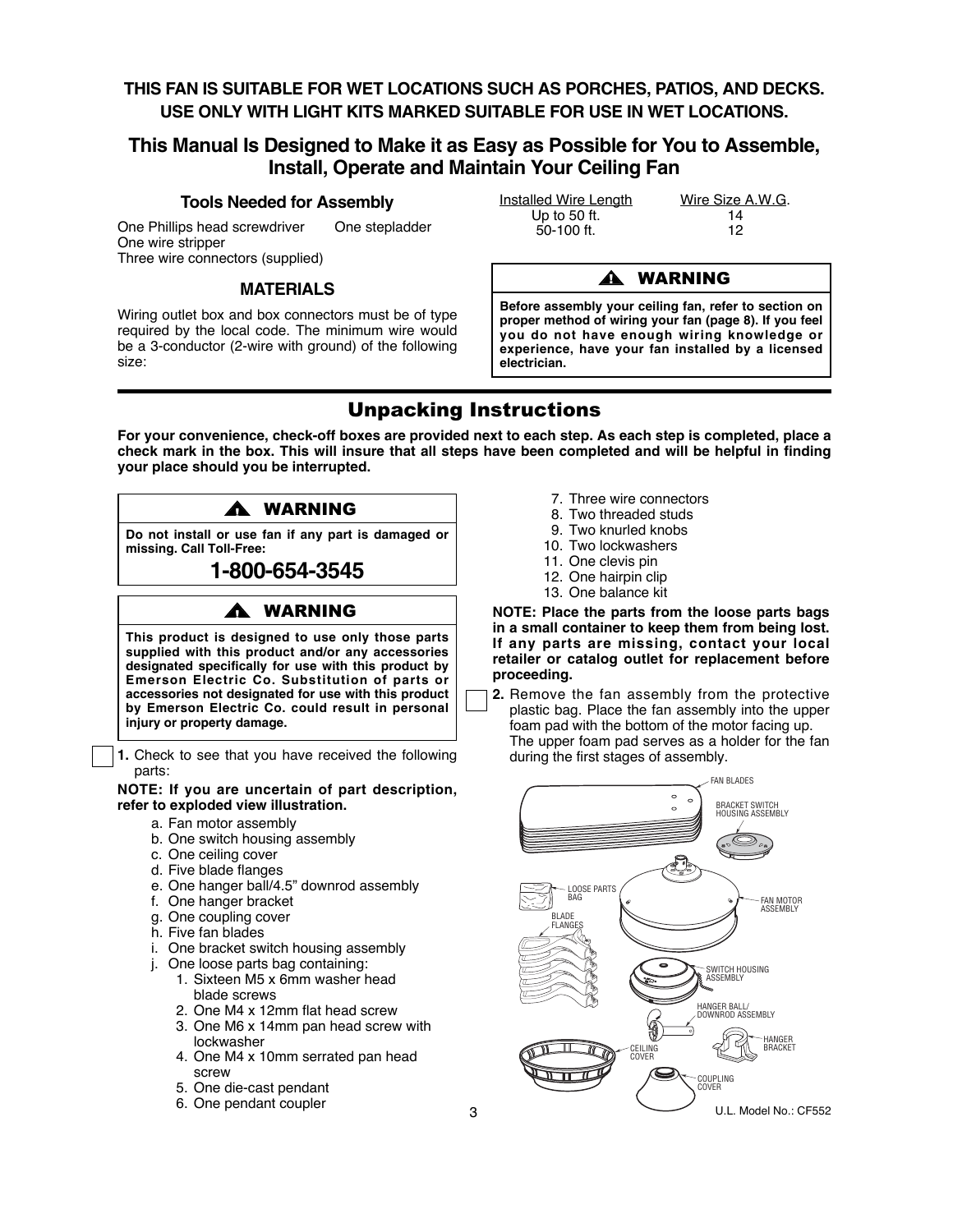# Electrical Requirements

Your new ceiling fan will require a grounded electrical supply line of 120 volts AC, 60 Hz, 15 amp circuit. The outlet box must be securely anchored and capable of withstanding a load of at least 50 pounds.

## **A WARNING**

**To reduce the risk of fire, electrical shock, or personal injury, mount fan to outlet box marked "Acceptable for Fan Support", and use screws supplied with outlet box. Most outlet boxes commonly used for support of light fixtures are not acceptable for fan support and may need to be replaced. Consult a qualified electrician if in doubt.**

If your fan is to replace an existing ceiling light fixture, turn electricity off at the main fuse box at this time and remove the existing light fixture.

**2.** Mount blade flanges to fan blades using three M5 x 6mm washer head blade screws (Figure 2). **NOTE: Take care not to scratch fan housing when**

**installing blades.**

### **A WARNING**

**Turning off wall switch is not sufficient. To avoid possible electrical shock, be sure electricity is turned off at the main fuse box before attempting installation. All wiring must be in accordance with National and Local codes and the ceiling fan must be properly grounded as a precaution against possible electrical shock.**

### **A** WARNING

**To avoid fire or shock, follow all wiring instructions carefully. Any electrical work not described in these instructions should be done or approved by a licensed electrician.**



**To reduce the risk of personal injury, do not bend the blade flange when installing the blade flanges, balancing the blades or cleaning the fan. Do not insert foreign objects in between rotating fan blades.**

U.L. Model No.: CF552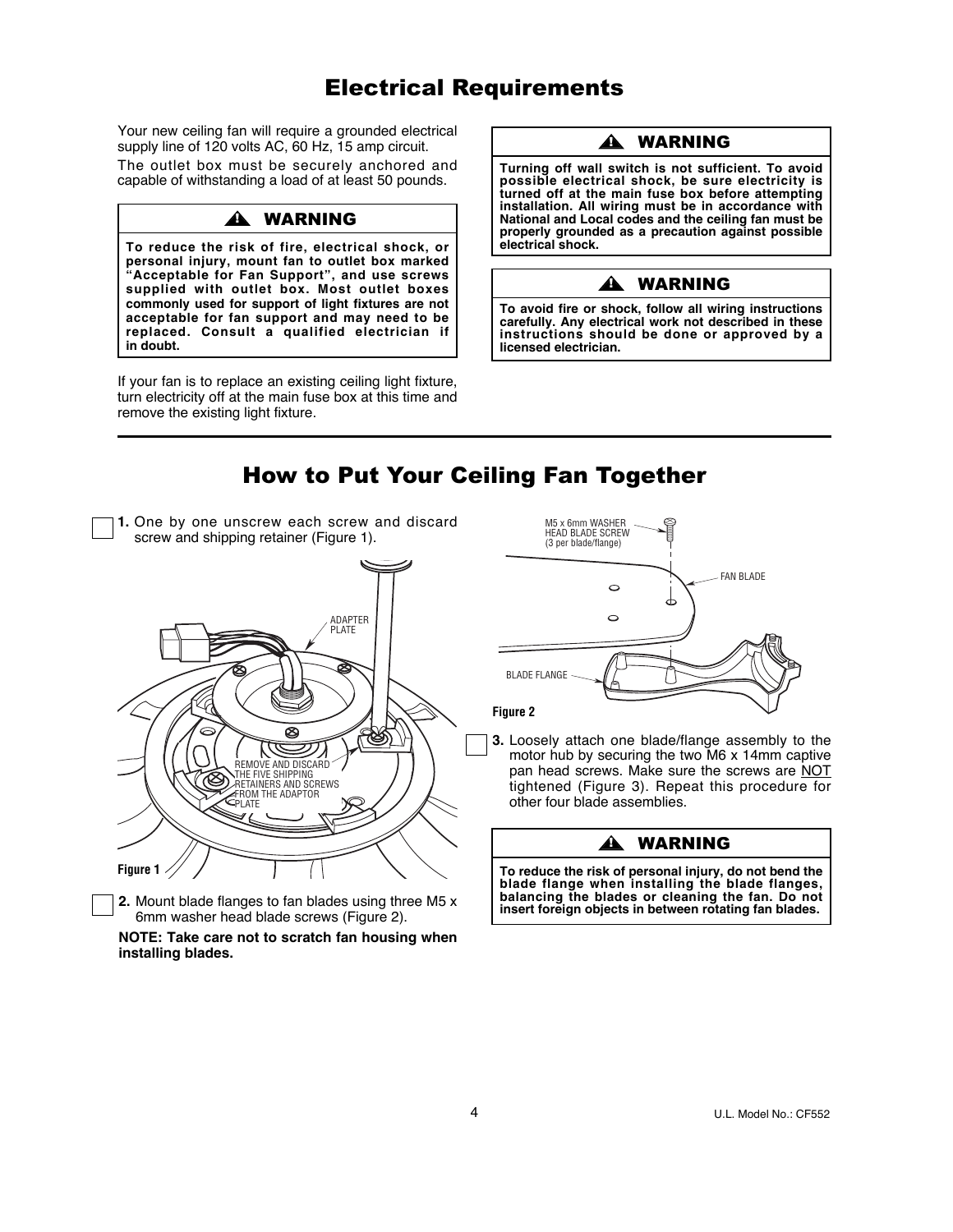**4.** The blade flanges have an interlocking feature that must be fully engaged before tightening the screw. Make sure all the flanges are properly engaged and then tighten the flange screws. If one of the flanges does not seat properly on the motor hub, loosen the adjacent flange screws, re-engage and reseat the flanges, then tighten the screws again.



- **5.** Remove and retain one of the three M4 x 10 mm serrated pan head screws from the adapter plate (Figure 3). Loosen the other two serrated head screws, three or four turns.
- **6.** Position the bracket switch housing assembly on the adapter plate so that the two screws mate with the two keyhole slots in the bracket switch housing assembly with rubber cover.
- **7.** Turn the bracket switch housing assembly clockwise and tighten both screws (Figure 4). Reinstall the other serrated head screw in the remaining hole in the bracket switch housing assembly.



**8.** Engage the connector of the switch housing assembly with the motor connector (Figure 5). The two connectors are keyed and color-coded and must be mated correctly (color-to-color) before they can be engaged. Make sure the connector latch closes properly.

**9.** Remove the three mounting screws from the bracket switch housing assembly (Figure 5).



**10.** Position the switch housing assembly on the switch housing plate and align the holes in the switch housing assembly with the holes in the plate. Secure the switch housing assembly by installing the three M4 x 12mm flat head screws (supplied) (Figure 6).

#### **A WARNING**

**To avoid possible fire or shock, do not pinch wires between the switch housing assembly and the bracket switch housing assembly.**



**11.** Carefully turn partially assembled fan upside down and place in styrofoam form carton, in preparation for final installation.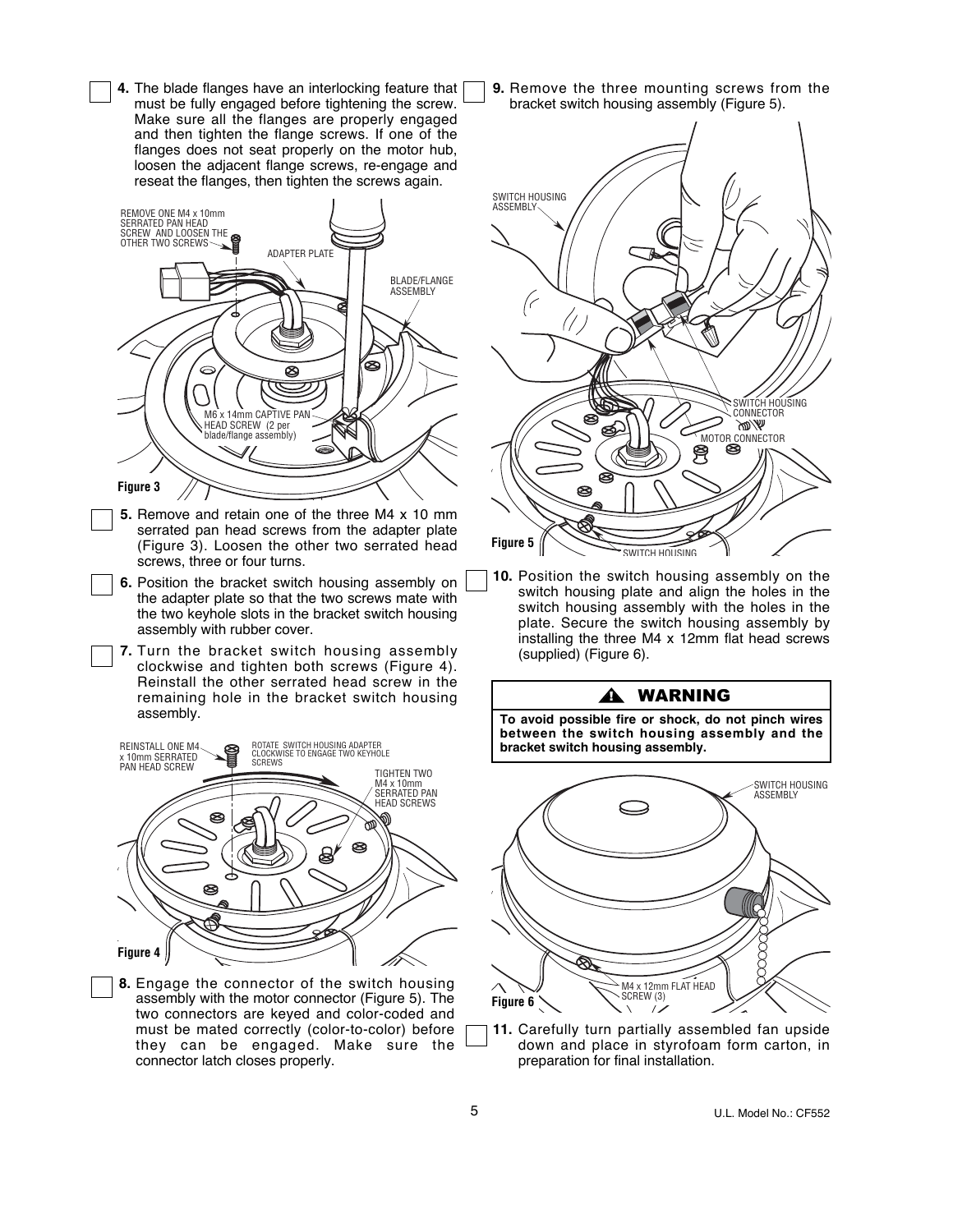**12.** Remove the hanger ball by loosening the setscrew in the hanger ball until the ball falls freely down the downrod (Figure 7). Remove the pin from the downrod, then remove the hanger ball. Retain the pin and hanger ball for reinstallation in Step 15.



**13.** Separate, untwist and unkink the three 80" motor leads. Route the motor lead wires through the downrod. Remove the upper setscrew from the motor coupling. Align the clevis pin holes in the downrod with the holes in the motor coupling. Install the clevis pin and secure with the hairpin clip (Figure 8). The clevis pin must go through the holes in the motor coupling and the holes in the downrod. Be sure to push the straight leg of the hairpin clip through the hole near the end of the clevis pin until the curved portion of the hairpin clip snaps around the clevis pin. The hairpin clip must be properly installed to prevent the clevis pin from working loose. Pull on the downrod to make sure the clevis pin is properly installed. Reinstall the upper setscrew in the motor coupling. Check that the lower setscrew is tightened securely (Figure 8).

**NOTE: The setscrews must be properly installed as described above, or fan wobble could result.**

! WARNING



**14.** Make sure the grommet is properly installed in the coupling cover, then slide the coupling cover on the downrod until it rests on the motor housing. Place the ceiling cover over the downrod. Be sure that the ceiling cover and the coupling cover are both oriented correctly (Figure 9).



**15.** Reinstall the hanger ball (Figure 10) on the downrod as follows. Route the three 80" motor leads through the hanger ball. Position the pin through the two holes in the downrod and align the hanger ball so the pin is captured in the groove in the top of the hanger ball. Pull the hanger ball up tight against the pin and securely tighten the setscrew in the hanger ball. A loose setscrew could create fan wobble.

#### **A WARNING**

**It is critical that the pin in the hanger ball is properly installed and the setscrew securely tightened. Failure to verify that the pin and setscrew are properly installed could result in the fan falling.**



- **16.** The fan comes with blue, black and white leads that are 80" long. Before installing fan, measure up approximately 6 to 9-inches above top of hanger ball/downrod assembly. Cut off excess leads and strip back insulation 1/2-inch from end of leads.
- **17.** You have now completed the assembly of your new ceiling fan. You can now proceed with hanging and wiring your fan.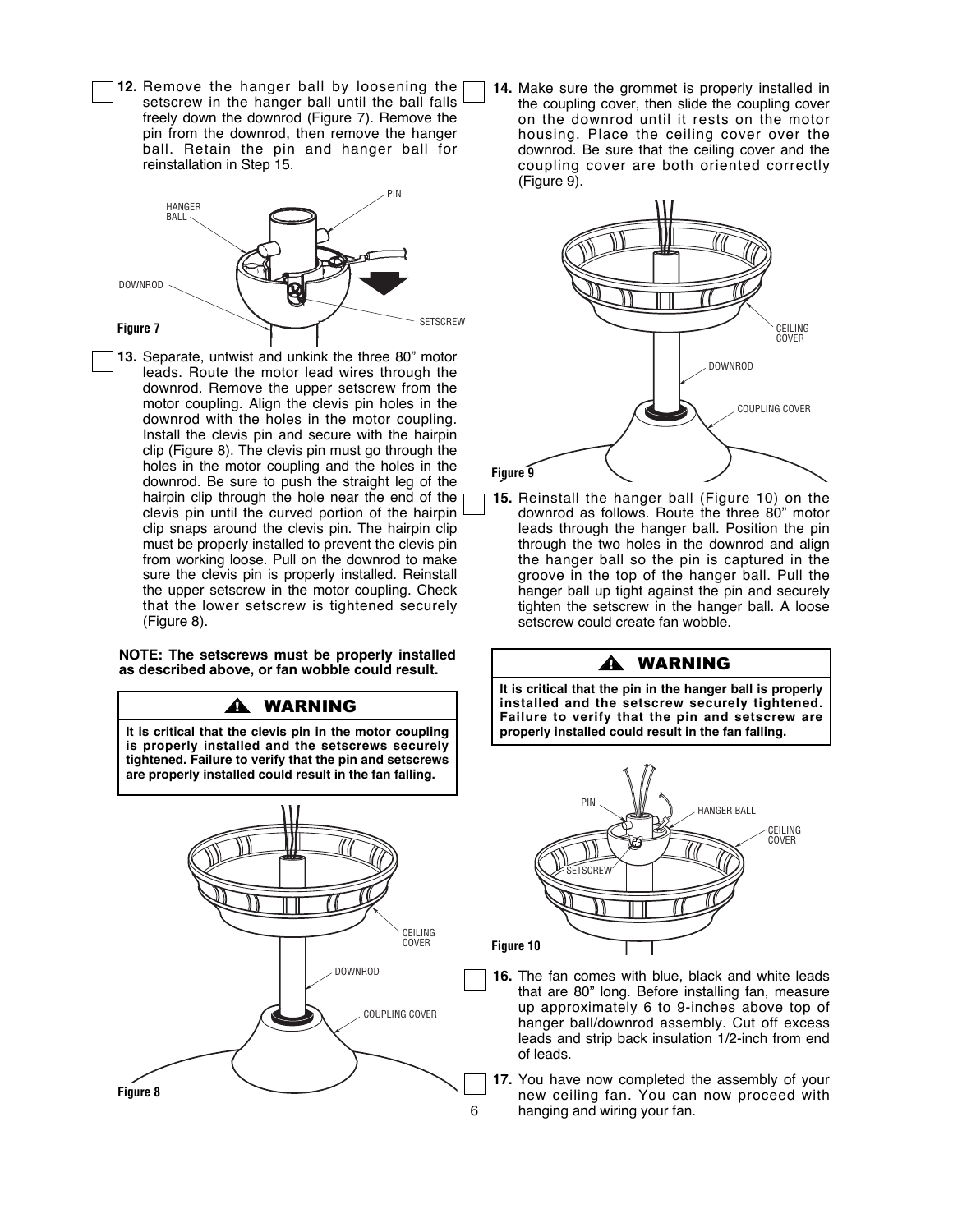# How to Hang Your Ceiling Fan



**Figure 11**

#### **A** WARNING

**The outlet box and joist must be securely mounted and capable of supporting at least 50 lbs. Use only a U.L. outlet box listed as "Acceptable for Fan Support".**

# **A WARNING**

**To reduce the risk of fire, electrical shock, or personal injury, mount fan to outlet box marked "Acceptable for Fan Support", and use screws supplied with outlet box. Most outlet boxes commonly used for support of light fixtures are not acceptable for fan support and may need to be replaced. Consult a qualified electrician if in doubt.**

**1.**Securely attach the hanger bracket to the outlet box using the two screws supplied with the outlet box. (Figure 12.)



**2.** Carefully lift the fan and seat the hanger ball/downrod assembly on the hanger bracket that was just attached to the outlet box (Figure 13). Be sure the groove in the ball is lined up with tab on the hanger bracket (Figure 12).

# **A** WARNING

**Hanger bracket must seat firmly against outlet box. If the outlet box is recessed, remove wall board until bracket contacts box. If bracket and/or outlet box are not securely attached, the fan could wobble or fall.**

# ! WARNING

**Failure to seat tab in groove could cause damage to electrical wires and possible shock or fire hazard.**

### **A** WARNING

**To avoid possible fire or shock, do not pinch wires between the hanger ball/downrod assembly and hanger bracket.**

**NOTE: CEILING COVER, SUPPLY WIRES AND FAN WIRES OMITTED FOR CLARITY.**



**Figure 13**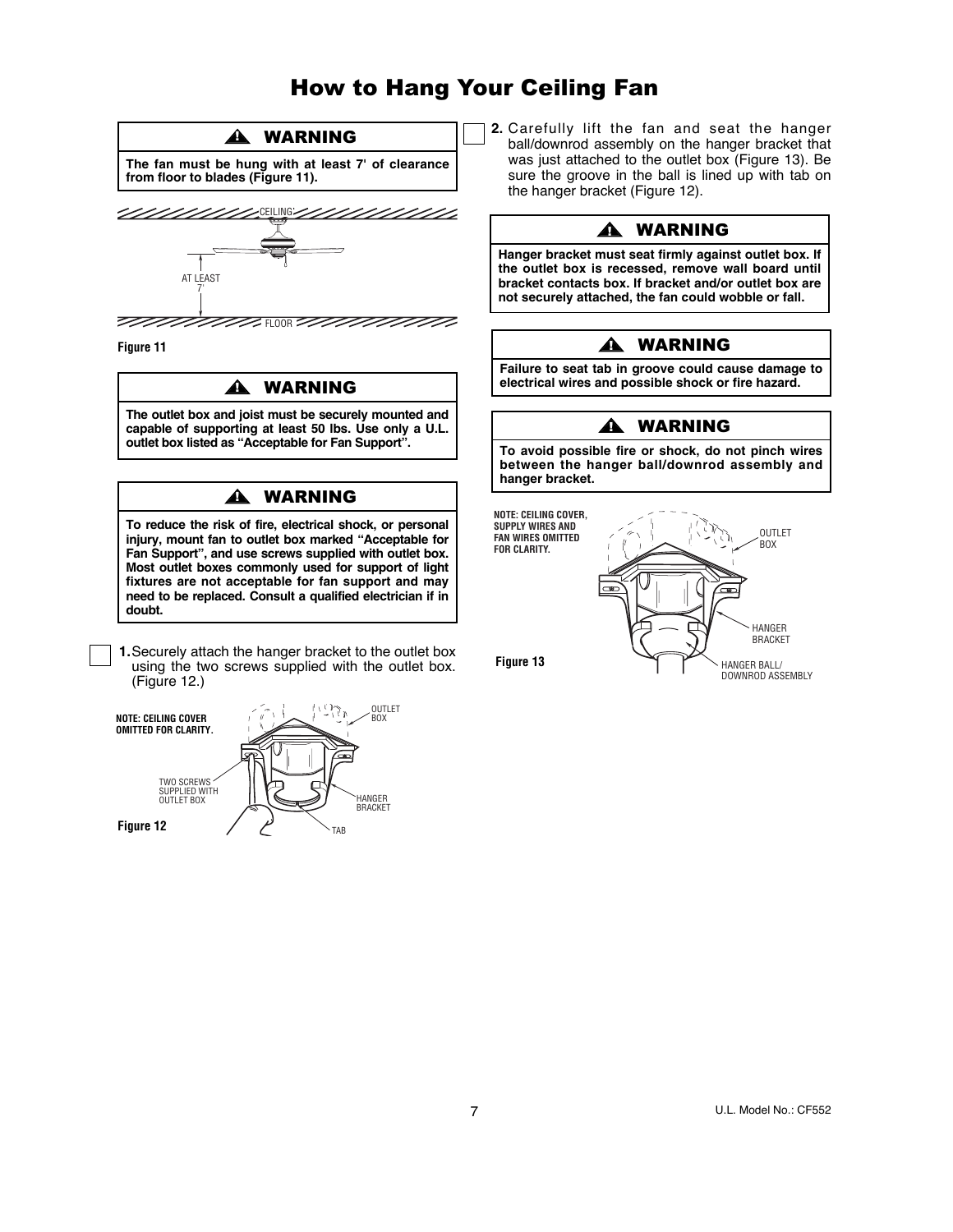# How to Wire Your Ceiling Fan

**If you feel that you do not have enough electrical wiring knowledge or experience, have your fan installed by a licensed electrician.**

#### **A WARNING**

**To avoid possible electrical shock, be sure electricity is turned off at the main fuse box before attempting installation.**

**NOTE: If you are not sure if the outlet box is grounded, contact a licensed electrician for advice, as it must be grounded for safe operation.**

**1.** Connect the green grounding lead from the hanger ball and the green grounding lead from the hanger bracket to the grounding conductor of supply (this may be a bare wire or wire with green colored insulation). Securely connect wires with wire connectors supplied.



**NOTE: If you are using an Emerson Light Fixture Figure 4 with your fan, see Light Fixture Owner's Manual for wiring.**

**2.** Securely connect the fan motor white wire to the supply white (neutral) wire using wire connector supplied (Figure 14). Securely connect the fan motor black wire and blue wire to the supply black (hot) wire using wire connector supplied (Figure 14). After connections have been made, turn leads upward and carefully push leads into the outlet box, with the green equipment-grounding conductor and white grounded neutral conductor on one side of the outlet box and the black and blue ungrounded conductors on the other side of the outlet box.

### **A** WARNING

**Check to see that all connections are tight, including ground, and that no bare wire is visible at the wire connectors, except for the ground wire. Do not operate fan until blades are in place. Noise and fan damage could result.**

- **3.** Screw the two threaded studs (supplied) into the tapped holes in the hanger bracket.
- **4.** Lift the ceiling cover up to the threaded studs and turn until studs protrude through the holes in the ceiling cover (Figure 15).
- **5.** Secure the ceiling cover in place by sliding lockwashers over the threaded studs and installing the two knurled knobs (supplied). (Figure 15). Tighten the knurled knobs securely until the ceiling cover fits snugly against the ceiling and the hole in the ceiling cover is clear of the downrod. Your fan is now wired to be turned on and off from the fan switch.





#### **A** WARNING

**To avoid possible fire or shock, make sure that the electrical wires are completely inside the outlet box and not pinched between the ceiling cover and the ceiling.**

**6.** Cut the 3-speed switch pull chain to a desired length (optional). Connect the die-cast pendant (supplied) to the 3-speed switch pull chain by sliding the die-cast pendant (small hole first) onto the pull chain. Attach the chain coupling to the end of the chain and allow the die-cast pendant to fall down over the coupling.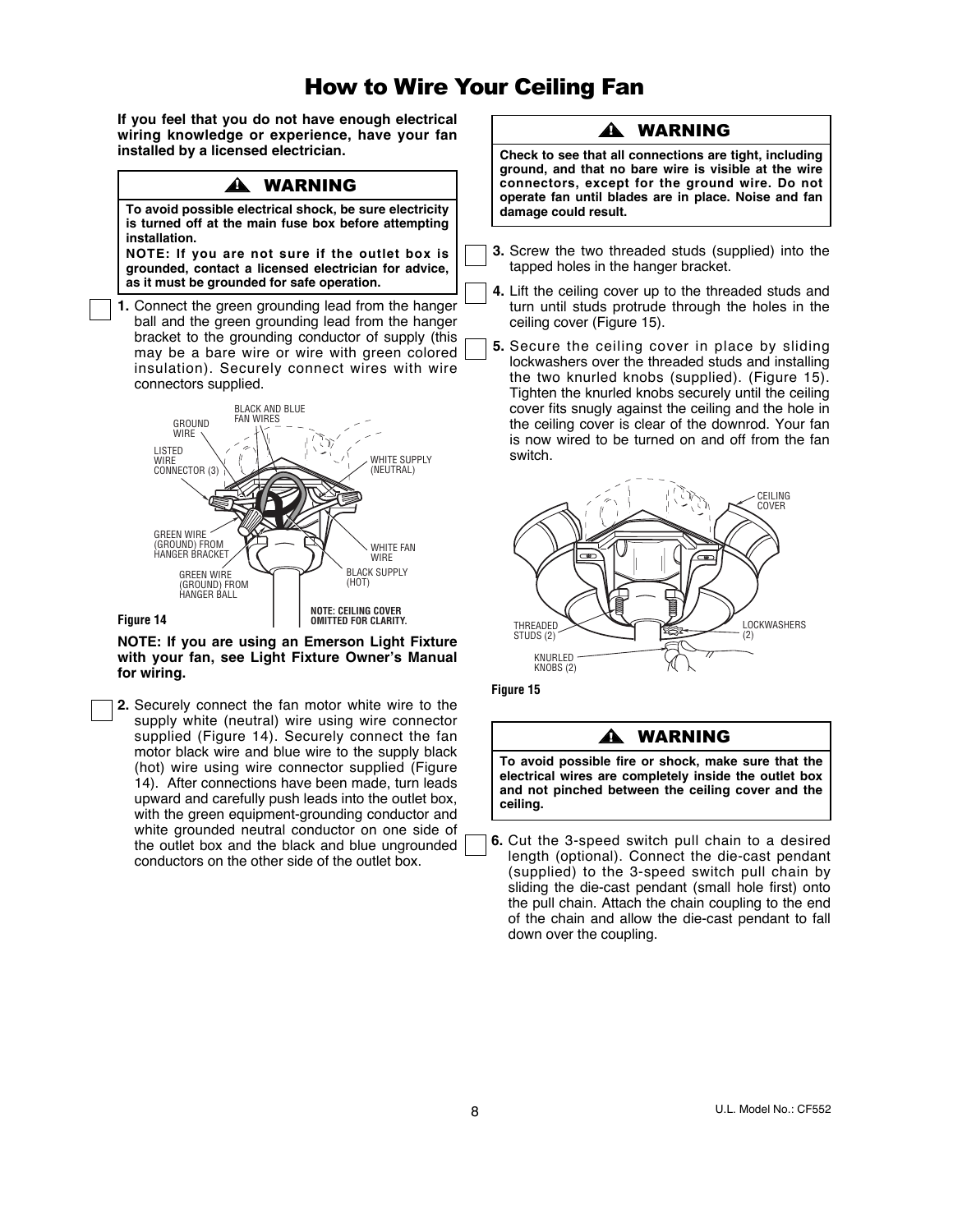# Using Your Ceiling Fan

**1.** Restore electrical power to the outlet box by turning the electricity on at the main fuse box.

**2.** Check the operation of the fan by gently pulling on the pull chain switch.

**3.** All fans are shipped from the factory with the reversing switch positioned "down" to circulate air downward. If airflow is desired in opposite direction, turn your fan OFF and wait for the blades to stop turning, then slide the reversing switch to the "up" position, and turn fan on again.

**4.** The fan blades will turn in the opposite direction and reverse the airflow.

Your fan model is equipped with a 4-position, 3-speed pull chain switch. The operating sequence is as follows:

| <b>Three-Speed</b> |                                             |
|--------------------|---------------------------------------------|
| 1st Pull-HIGH      |                                             |
| 2nd Pull-Medium    |                                             |
| 3rd Pull-Low       |                                             |
| 4th Pull-OFF       | ģ<br><b>REVERSIBL</b>                       |
|                    | SPEED<br><b>SWITCH</b><br>CONTROL<br>SWITCH |

#### **Reverse Switch Information**

| <b>Season</b> | <b>Rotation Direction</b> | <b>Switch Position</b> |
|---------------|---------------------------|------------------------|
| Summer        | Counter-Clockwise         | Down                   |
| Winter        | Clockwise                 | Up                     |

# Maintenance

#### **IMPORTANT CARE INSTRUCTIONS for your Ceiling Fan**

Periodic cleaning of your new ceiling fan is the only maintenance that is needed.

When cleaning, use only a soft brush or lint free cloth to avoid scratching the finish.

Abrasive cleaning agents are not required and should be avoided to prevent damage to finish.

#### ! WARNING

**Do not use water when cleaning your ceiling fan. It could damage the motor or the blades and create the possibility of an electrical shock.**

# Accessories

- **1.** Ceiling Fan Light Kits (see store or catalog).
- **2.** Ceiling Fan/Light Controls (see store or catalog).
- **3.** Downrod Extension Kits (see store or catalog).
- **4.** Ceiling Fan Blades (see store or catalog).

#### **A WARNING**

**The use of any other control not specifically approved for this fan could result in fire, shock and personal injury.**

### A WARNING

**This product is designed to use only those parts supplied with this product and/or any accessories designated specifically for use with this product by Emerson Electric Co. Substitution of parts or accessories not designated for use with this product by Emerson Electric Co. could result in personal injury or property damage.**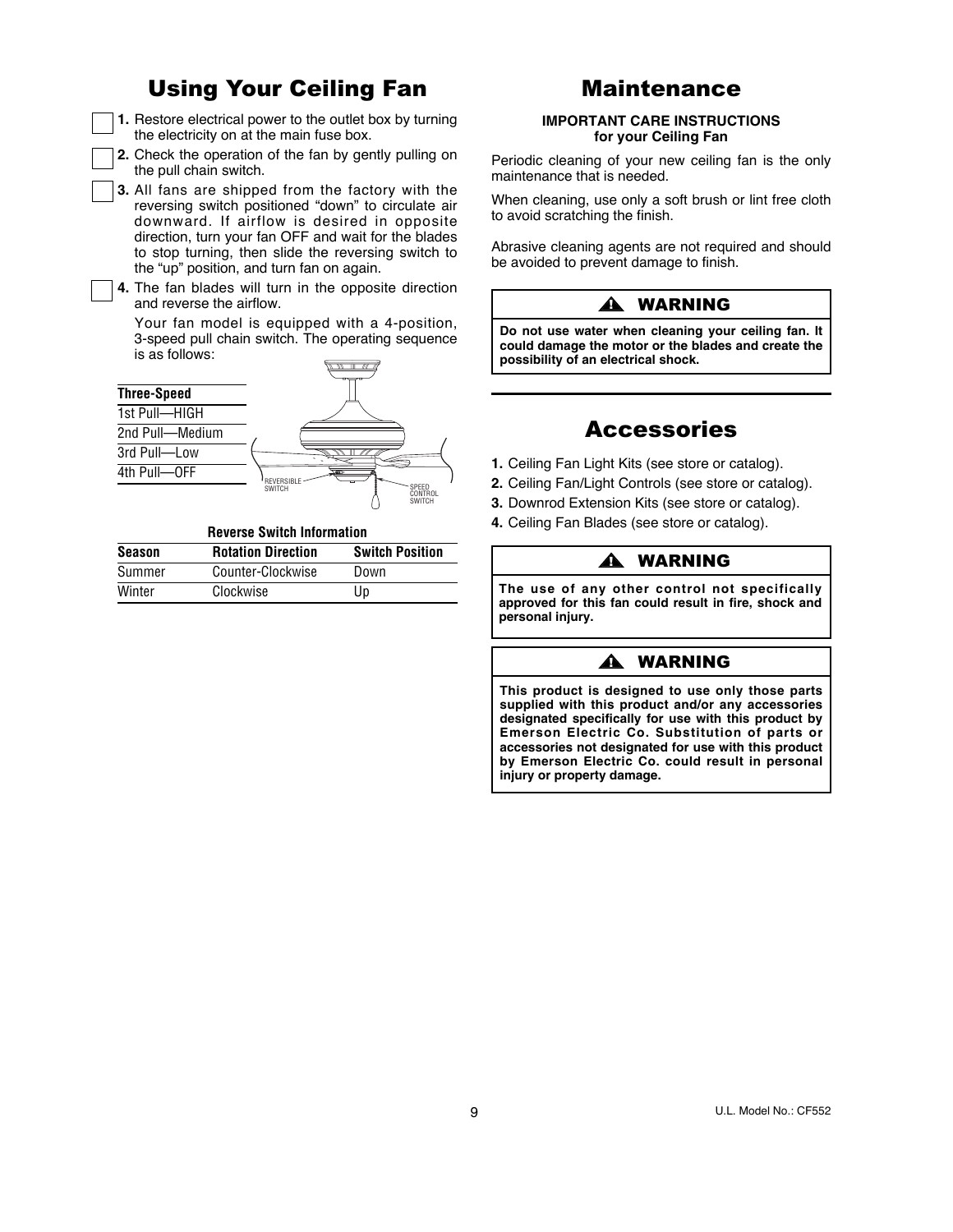# Energy Efficient Use of Ceiling Fans

Ceiling fan performance and energy savings rely heavily on the proper installation and use of the ceiling fan. Here are a few tips to ensure quality and product performance.

**Choosing the Appropriate Mounting Location.** Ceiling fans should be installed, or mounted, in the middle of the room and at least 7 feet above the floor and 18 inches from the walls. If ceiling height allows, install the fan 8 - 9 feet above the floor for optimal airflow. Consult your Emerson Retailer for optional mounting accessories.

**Using the Ceiling Fan Year Round.** In the summer, use the ceiling fan in the counter-clockwise direction. The airflow produced by the ceiling fan creates a wind-chill effect, making you "feel" cooler. Select a fan speed that provides a comfortable breeze, lower speeds consume less energy. In the winter, reverse the motor and operate the ceiling fan at low speed in the clockwise direction. This produces a gentle updraft, which forces warm air near the ceiling down into the occupied space. Remember to adjust your thermostat when using your ceiling fan - additional energy and dollar savings could be realized with this simple step!

**Turn Off When Not in the Room.** Ceiling fans cool people, not rooms. If the room is unoccupied, turn off the ceiling fan to save energy.

WARNING: **For your own safety, turn off power at fuse box or circuit breaker before trouble shooting your fan.** !

| <b>TROUBLE</b><br><b>PROBABLE CAUSE</b> |                                                                                                           | <b>SUGGESTED REMEDY</b>                                                                                                                                                                                                                                                        |  |  |  |
|-----------------------------------------|-----------------------------------------------------------------------------------------------------------|--------------------------------------------------------------------------------------------------------------------------------------------------------------------------------------------------------------------------------------------------------------------------------|--|--|--|
| 1. Fan will not start.                  | 1. Fuse or circuit breaker blown.                                                                         | 1. Check main and branch circuit fuses or circuit<br>breakers.                                                                                                                                                                                                                 |  |  |  |
|                                         | 2. Loose power line connections to the fan,<br>or loose switch wire connections in the<br>switch housing. | 2. Check line wire connections to fan and switch<br>wire connections in the switch housing.                                                                                                                                                                                    |  |  |  |
|                                         |                                                                                                           | A WARNING: Make sure main power is<br>turned OFF.                                                                                                                                                                                                                              |  |  |  |
|                                         | 3. Reversing switch in neutral position.                                                                  | 3. Make sure reversing switch position is all the<br>way to one side.                                                                                                                                                                                                          |  |  |  |
| 2. Fan sounds noisy.                    | 1. Blades not attached to fan.                                                                            | 1. Attach blades to fan before operating.                                                                                                                                                                                                                                      |  |  |  |
|                                         | 2. Loose screws in motor housing.                                                                         | 2. Check to make sure all screws in motor housing<br>are snug (not over-tight).                                                                                                                                                                                                |  |  |  |
|                                         | 3. Screws securing fan blade flanges to<br>motor hub are loose.                                           | 3. Check to make sure the screws which attach<br>the fan flanges to the motor hub are tight.                                                                                                                                                                                   |  |  |  |
|                                         | 4. Wire connectors inside switch housing<br>rattling.                                                     | 4. Check to make sure wire connectors in switch<br>housing are not rattling against each other or<br>against the interior wall of the switch housing.                                                                                                                          |  |  |  |
|                                         |                                                                                                           | A WARNING: Make sure main power is                                                                                                                                                                                                                                             |  |  |  |
|                                         |                                                                                                           | turned OFF.                                                                                                                                                                                                                                                                    |  |  |  |
|                                         | 5. Screws holding blades to flanges<br>are loose.                                                         | 5. Tighten screws securely.                                                                                                                                                                                                                                                    |  |  |  |
| 3. Fan wobbles<br>excessively.          | 1. Setscrew in motor coupling is loose.                                                                   | 1. Tighten both setscrews securely in the motor<br>coupling.                                                                                                                                                                                                                   |  |  |  |
|                                         | 2. Setscrew in hanger ball/downrod<br>assembly is loose.                                                  | 2. Tighten the setscrew in the hanger ball/<br>downrod assembly.                                                                                                                                                                                                               |  |  |  |
|                                         | 3. Screws securing fan blade flanges to<br>motor are loose.                                               | 3. Check to be sure screws which attach the fan<br>blade flanges to the motor are tight.                                                                                                                                                                                       |  |  |  |
|                                         | 4. Fan blade flanges not seated properly.                                                                 | 4. Check to be sure the fan blade flanges seat<br>firmly and uniformly to the surface of the motor.<br>If flanges are seated incorrectly, loosen the<br>flange screws and retighten according to the<br>procedure in the section on "How to Put<br>Your Ceiling Fan Together". |  |  |  |
|                                         | 5. Hanger bracket and/or ceiling outlet                                                                   | 5. Tighten the hanger bracket screws to the outlet                                                                                                                                                                                                                             |  |  |  |
|                                         | box is not securely fastened.<br>6. Fan blades out of balance.                                            | box, and/or secure outlet box.<br>6. Interchanging an adjacent (side-by-side) blade                                                                                                                                                                                            |  |  |  |
|                                         |                                                                                                           | pair can redistribute the weight and result in<br>smoother operation.                                                                                                                                                                                                          |  |  |  |
|                                         |                                                                                                           |                                                                                                                                                                                                                                                                                |  |  |  |

# Trouble Shooting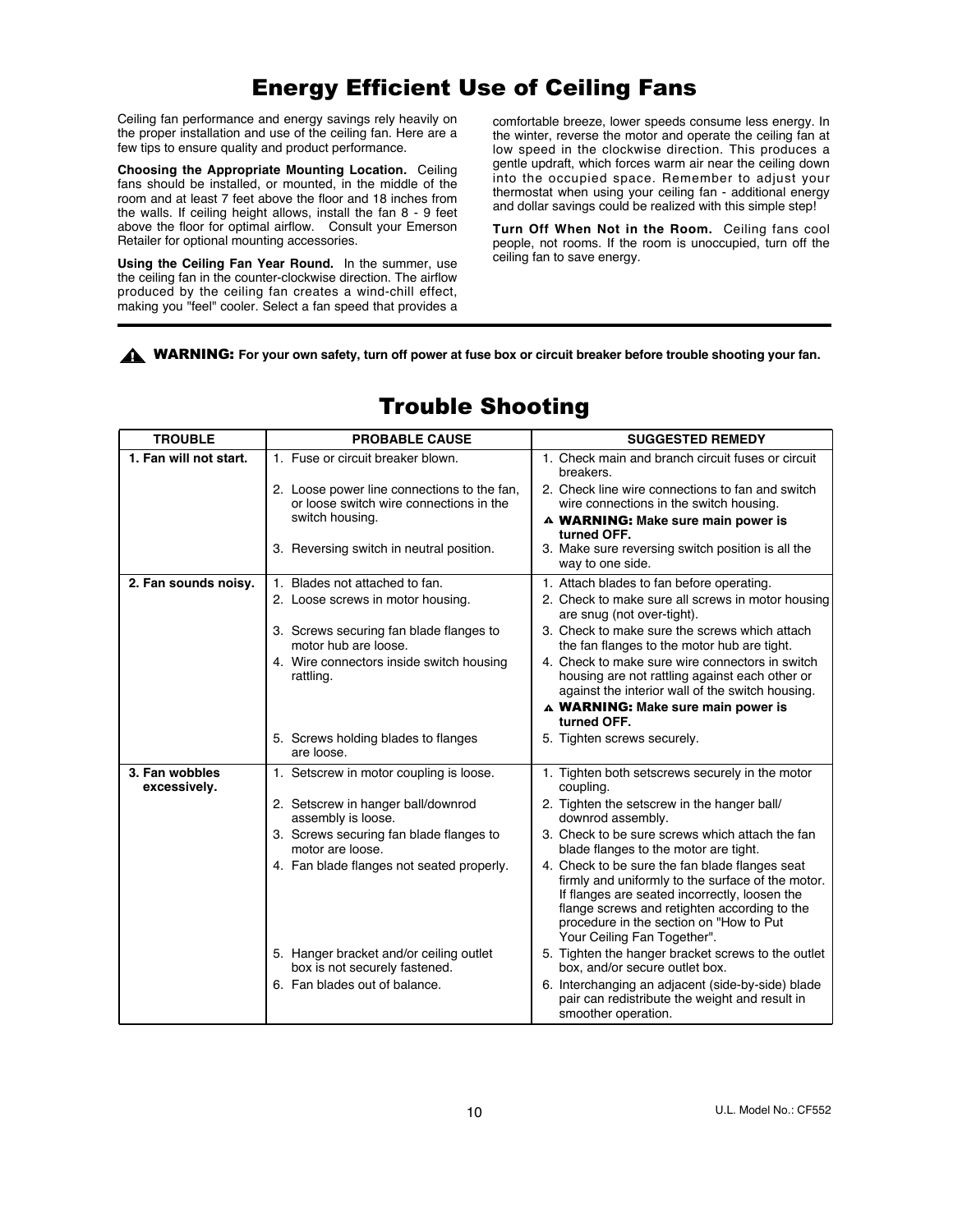# Repair Parts Listing

|                   |                                                        | <b>Model Numbers</b> |            |                   |                   |                  |
|-------------------|--------------------------------------------------------|----------------------|------------|-------------------|-------------------|------------------|
| Key<br>No.        | <b>Description</b>                                     | <b>CF552AW00</b>     | CF552GBZ00 | <b>CF552GES00</b> | <b>CF5520RB00</b> | <b>CF552WB00</b> |
| $\star$           | Hanger Ball Assembly,                                  | 761655-21            | 761655-77  | 761655-35         | 761655-32         | 761655-86        |
|                   | Consisting of:                                         |                      |            |                   |                   |                  |
| 1                 | Hanger Bracket                                         |                      |            |                   |                   |                  |
| $\overline{2}$    | Hanger Ball                                            |                      |            |                   |                   |                  |
| 3                 | Downrod (4.5")                                         |                      |            |                   |                   |                  |
| $\overline{\ast}$ | Parts Bag Containing:                                  | 763913-3             | 763913-3   | 763913-3          | 763913-3          | 763913-3         |
| 4                 | Wire Connector (3)                                     |                      |            |                   |                   |                  |
| 5                 | Pin, Clevis                                            |                      |            |                   |                   |                  |
| 6                 | Clip, Hairpin                                          |                      |            |                   |                   |                  |
| $\overline{7}$    | Screw, Flat Head M4 x 12mm (1)                         |                      |            |                   |                   |                  |
| 8                 | Screw, Pan Head M6 x 14mm,                             |                      |            |                   |                   |                  |
|                   | with Lockwasher (1)                                    |                      |            |                   |                   |                  |
| 9                 | Screw, Washer Head M5 x 6mm (16)                       |                      |            |                   |                   |                  |
| 10                | Screw, Serrated Pan Hd M4 x 10mm (1)                   |                      |            |                   |                   |                  |
| 11                | Die-cast Pendant                                       |                      |            |                   |                   |                  |
| 12                | Threaded Stud (2)                                      |                      |            |                   |                   |                  |
| 13                | Lockwasher (2)                                         |                      |            |                   |                   |                  |
| 14                | Knurled Knob (2)                                       |                      |            |                   |                   |                  |
| 15                | Coupler, Pendant                                       |                      |            |                   |                   |                  |
| 16                | Balancing Kit (1)                                      |                      |            |                   |                   |                  |
| $\overline{17}$   | Canopy, Ceiling (1)                                    | 763921-AW            | 763921-GBZ | 763921-GES        | 763921-ORB        | 763921-WB        |
| 18                | Wiring Harness (1)                                     | 763912-3             | 763912-3   | 763912-3          | 763912-3          | 763912-3         |
| 19                | Switch Housing (1)                                     | 763919-AW            | 763919-GBZ | 763919-GES        | 763919-ORB        | 763919-WB        |
| 20                | Coupling Cover (1)                                     | 763922-AW            | 763922-GBZ | 763922-GES        | 763922-ORB        | 763922-WB        |
| 21                | Flange (set of 5)                                      | 763930-AW            | 763930-GBZ | 763930-GES        | 763930-ORB        | 763930-WB        |
| 22                | Blade (set of 5)                                       | 763917-AW            | 763917-GBZ | 763917-CH         | 763917-0RB        | 763917-WB        |
| 23                | <b>Switch Housing Adapter</b><br><b>Cover Assembly</b> | 763915-AW            | 763915-GBZ | 763915-GES        | 763915-ORB        | 763915-WB        |
|                   | Owner's Manual                                         | BP7393-1             | BP7393-1   | BP7393-1          | BP7393-1          | BP7393-1         |



#### **Before discarding packaging material, be certain all parts have been removed.**

# **HOW TO ORDER REPAIR PARTS**

WHEN ORDERING REPAIR PARTS, ALWAYS GIVE THE FOLLOWING INFORMATION:

- PART NUMBER PART DESCRIPTION
- NAME OF ITEM MODEL NUMBER

For repair parts, phone 1-800-654-3545.